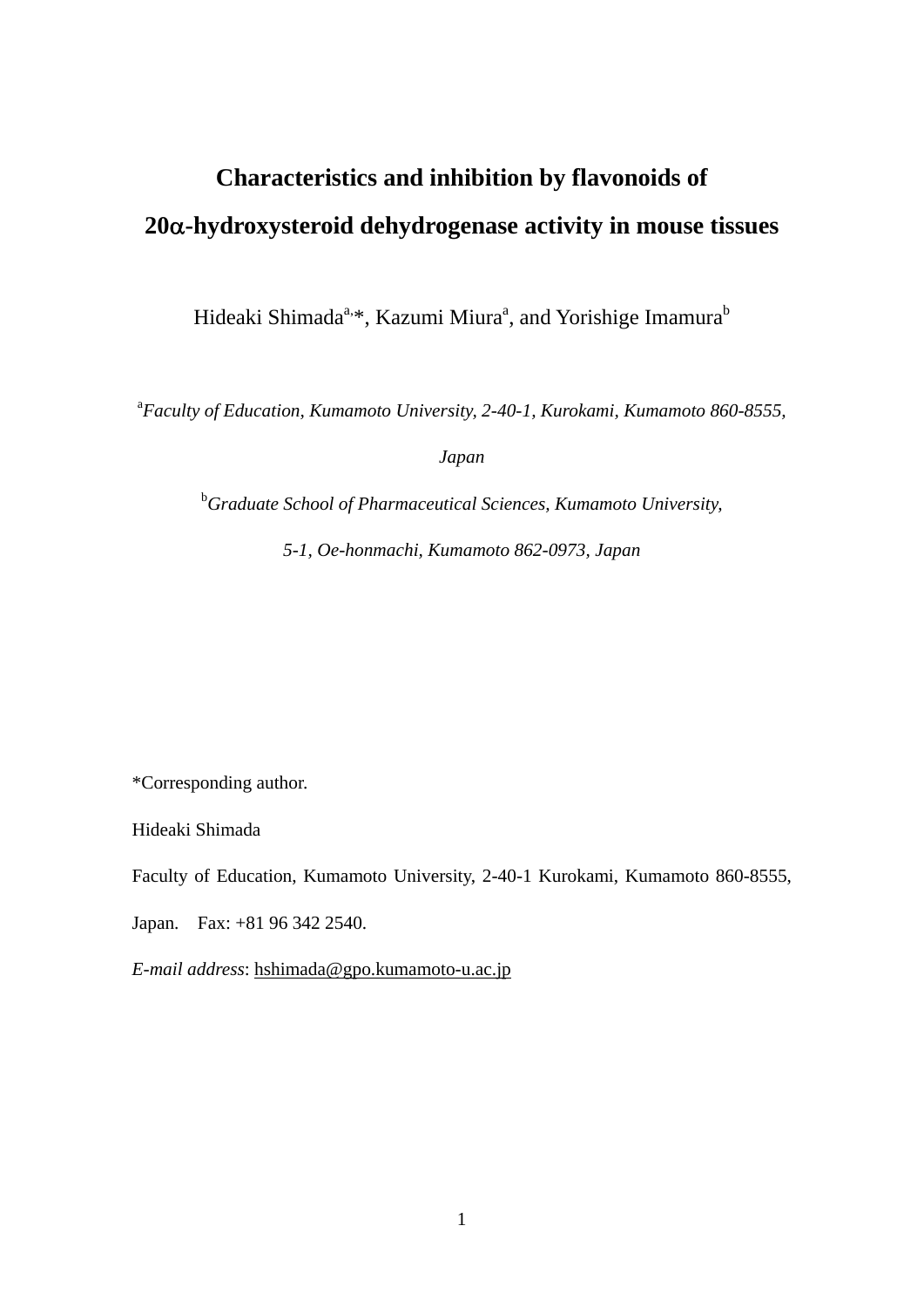#### **Abstract**

Progesterone was stereoselectively reduced to a metabolite  $20\alpha$ -hydroxy-4-pregnen-3-one in the cytosolic fraction from the liver of male mice, indicating that the reduction of progesterone is catalyzed by  $20\alpha$ -hydroxysteroid dehydrogenase (20 $\alpha$ -HSD). The cytosolic 20 $\alpha$ -HSD activity was observed not only in the liver, but also in the kidney and lung. In liver cytosol, both NADPH and NADH were effective as cofactors for  $20\alpha$ -HSD activity, although NADPH was better than NADH for the enzyme activity. On the other hand,  $20\alpha$ -HSD activity in kidney cytosol required only NADPH as a cofactor. No significant sex-related difference of  $20\alpha$ -HSD activity was observed in liver and kidney cytosols. Flavonoids have been reported to inhibit the biosynthesis and metabolism of steroids. However, little is known about inhibitory effects of flavonoids on  $20\alpha$ -HSD activity. Thus, the effects of 16 flavonoids on  $20\alpha$ -HSD activity were examined, using liver cytosol of male mice. Among flavonoids tested, fisetin, apigenin, naringenin, luteolin, quercetin and kaempferol exhibited high inhibitory potencies for the  $20\alpha$ -HSD activity. We propose the possibility that these flavonoids augment progesterone signaling by inhibiting potently  $20\alpha$ -HSD activity in non-reproductive tissues.

*Keywords:* 20α-Hydroxysteroid dehydrogenase; Progesterone; Mouse tissues; Cofactor requirement; Flavonoids; Inhibitory potency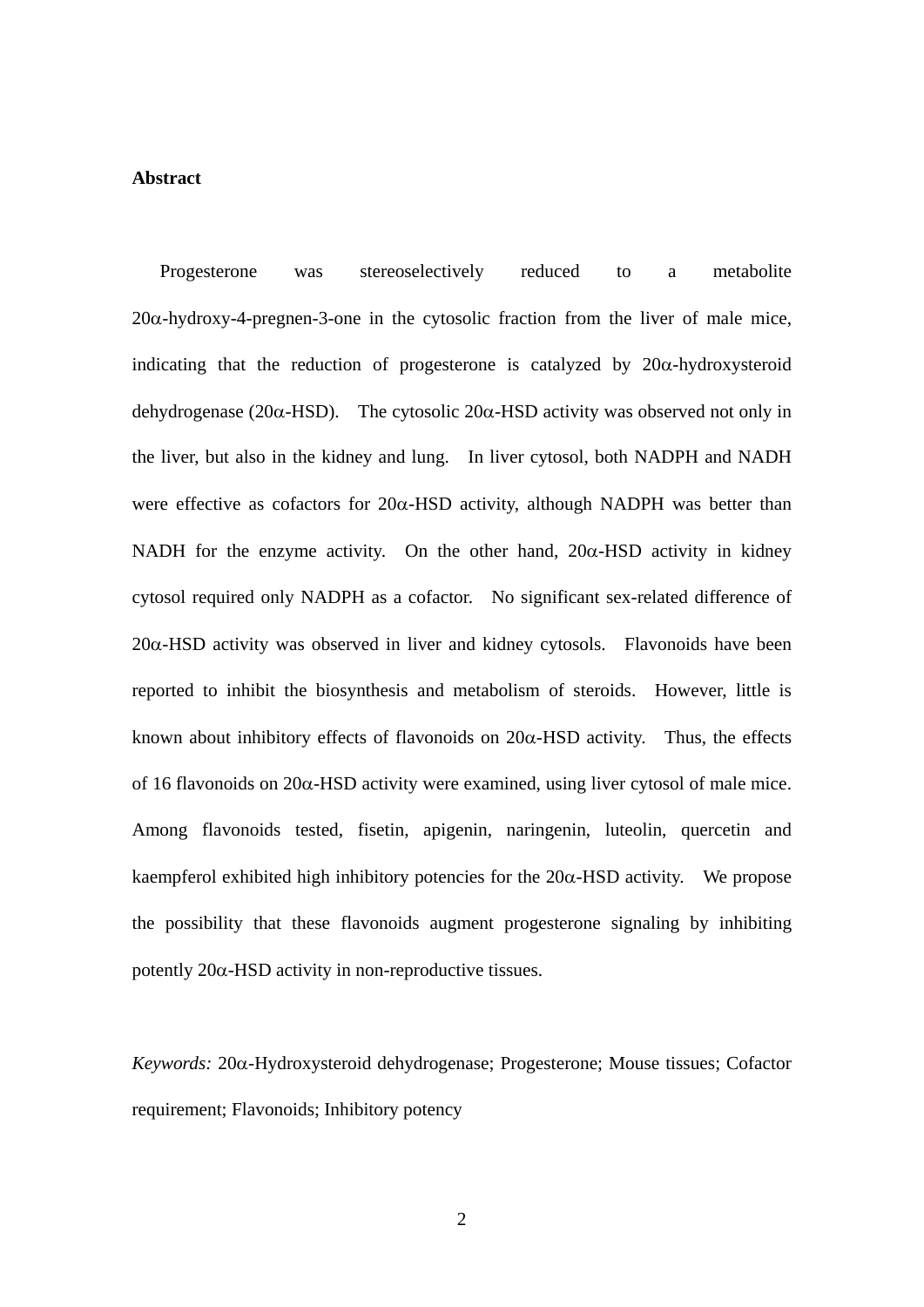### **Introduction**

 Progesterone is essential for the initiation and maintenance of pregnancy in mammals. However, progesterone at high levels has some adverse effects on the development of fetuses. For example, if progesterone is injected in large quantities into the amniotic sacs of fetuses or subcutaneously to pregnant mice, it causes fetal death (Petrelli and Forbes, 1964). It has been also reported that progesterone is produced from pregnenolone in non-reproductive tissue such as the rat kidney (Dalla Valle et al., 2004). Furthermore, progesterone and its metabolites have been demonstrated to be a causative factor for breast cancer in women (Ji et al., 2004; Wiebe et al., 2005), although it is required for the full proliferative activity of the breasts.

 $20\alpha$ -Hydroxysteroid dehydrogenase ( $20\alpha$ -HSD) catalyzes the stereoselective reduction of progesterone to a metabolite  $20\alpha$ -hydroxy-4-pregnen-3-one ( $20\alpha$ -HP) and is involved in regulating the amount of progesterone that binds to its nuclear receptor. Thus,  $20\alpha$ -HSD present in the placenta can protect the fetus from the cytotoxic effects of progesterone (Jayasekara et al., 2005). Most mammalian HSDs known thus far belong to either of the aldo-keto reductase (AKR) or short-chain dehydrogenase/reductase (SDR) superfamily (Hyndmann et al., 2003; Oppermann et al., 2003):  $20\alpha$ -HSD is an enzyme belonging to AKR superfamily. Recently, genes encoding mouse, rat, rabbit, goat and human  $20\alpha$ -HSD have been cloned [Akr1c18] (mouse), Akr1c8 (rat), Akr1c5 (rabbit), Akr1c1 (human)] (Ishida et al., 1999; Miura et al., 1994; Lacy et al., 1993; Zhang et al., 2000; Nishizawa et al., 2000; Jayasekara et al.,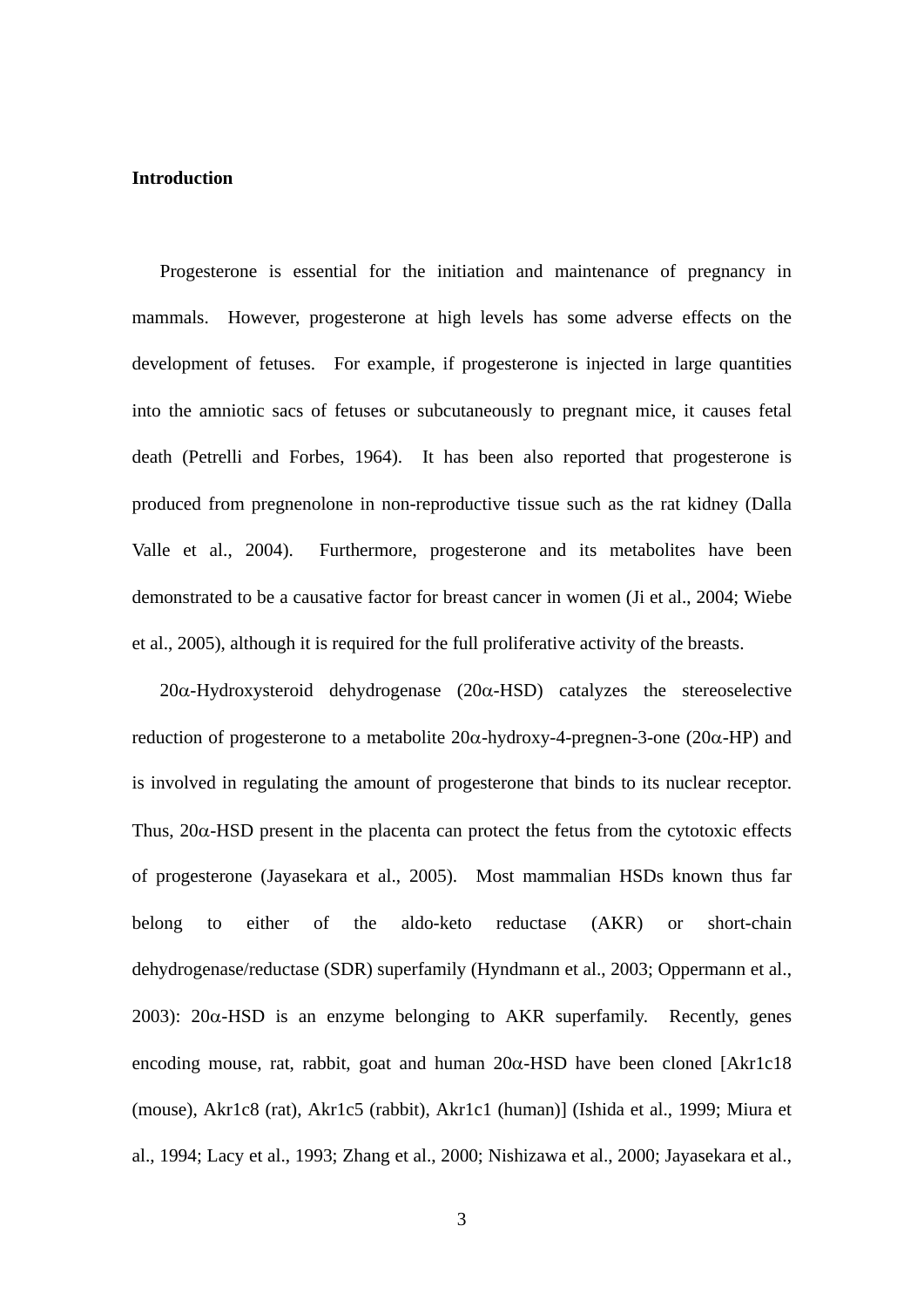2004). In addition, the tissue expression patterns of  $20\alpha$ -HSD mRNA have been shown in the case of the mouse enzyme (AKR1C18) (Ishida et al., 1999). That is, the expression of  $20\alpha$ -HSD mRNA is prominent in the ovary during pregnancy. However, the enzyme activity patterns and characterizations of  $20\alpha$ -HSD present in non-reproductive tissues of mice remain to be elucidated.

 Our previous paper (Shimada et al., 2005) has pointed out that flavonoids such as apigenin and luteolin potently inhibit  $20\alpha$ -HSD activity, namely the reduction of progesterone to  $20\alpha$ -HP, in rat liver. It is possible that flavonoids, which are widely distributed in vegetables, fruits and green tea, disturb the homeostasis of progesterone and its metabolite levels in various tissue cells. The purpose of the present study was to examine characteristics of  $20\alpha$ -HSD activity in mouse non-reproductive tissues. We also attempted to evaluate the inhibitory effects of flavonoids on  $20\alpha$ -HSD activity in mouse liver.

## **Materials and methods**

#### *Chemicals*

Progesterone (4-pregnene-3,20-dione),  $20\alpha$ -hydroxy-4-pregnen-3-one ( $20\alpha$ -HP) and 20β-hydroxy-4-pregnen-3-one (20β-HP) were purchased from Sigma (St. Louis, MO). Flavonoids were obtained from the following sources: morin, myricetin, genistein, taxifolin (racemate), kaempferol and daidzein (Sigma); naringenin, apigenin and (-)-epicatechin (Aldrich, Milwaukee, WI); quercetin and luteolin (Wako Pure Chemicals,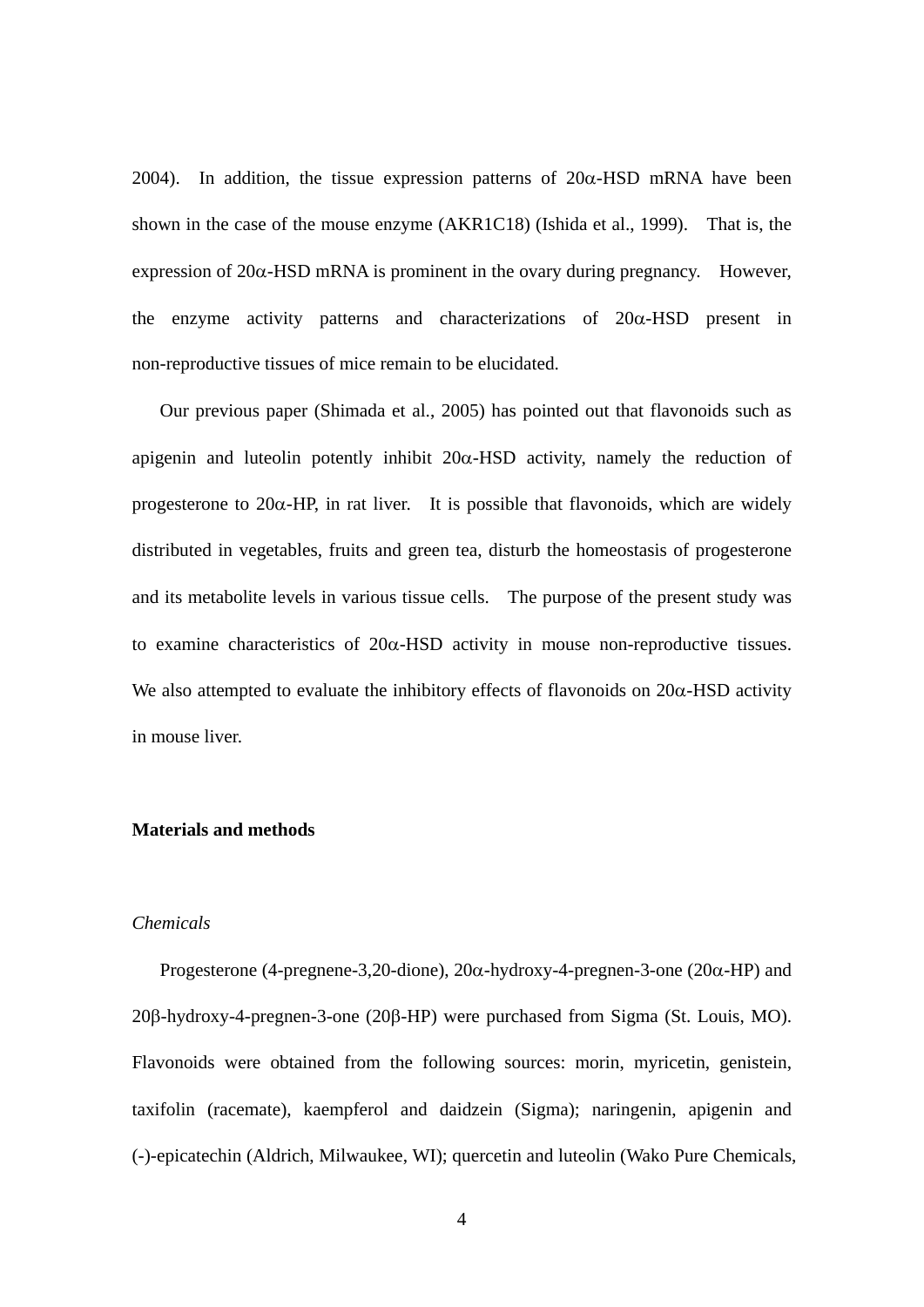Tokyo, Japan); fisetin and quercitrin (Tokyo Kasei, Tokyo, Japan). Genistin, (+)-catechin and rutin were donated by Dr. J. Kinjo (Faculty of Pharmaceutical Sciences, Fukuoka University, Fukuoka, Japan). NADPH, NADP, NADH, NAD, glucose-6-phosphate and glucose-6-phosphate dehydrogenase were purchased from Oriental Yeast (Tokyo, Japan). All other chemicals were of reagent grade.

#### *Animals*

 Male and female ddY mice at 9–11 weeks of age were purchased from Japan SLC (Shizuoka, Japan). The animals had free access to a diet of standard laboratory chow and water. All animal experiments were undertaken in compliance with the guideline principles and procedures of Kumamoto University for the care and use of laboratory animals.

## *Preparation of subcellular fractions*

 Animals were slightly anesthetized and killed by decapitation. The liver quickly excised, perfused with ice-cold 1.15% KCl and homogenized in a Potter-Elvehjem homogenizer with three volumes of 10 mM sodium-potassium phosphate buffer containing 1.15% KCl (pH 7.4). All subsequent procedures were performed at  $3-5$  °C. The homogenates were centrifuged at 10,000g for 20 min and the resulting supernatants were centrifuged at 105,000g for 60 min to obtain the microsomal pellets and cytosolic fraction. The microsomal pellets were suspended in 10 mM sodium-potassium phosphate buffer containing 1.15% KCl (pH 7.4) and were recentrifuged at 105,000g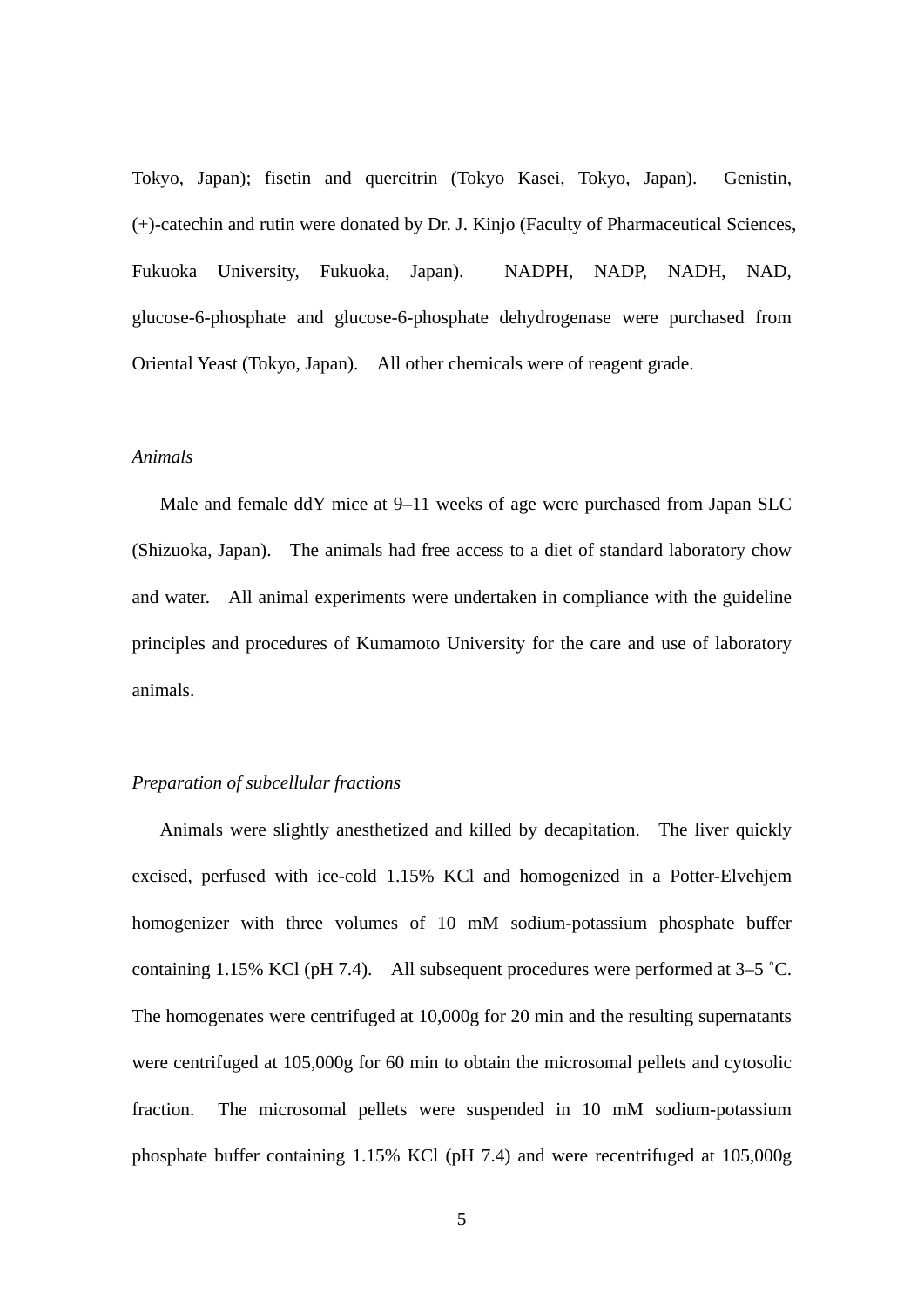for 60 min. The microsomal pellets and cytosolic fraction obtained were used as enzyme preparations.

## *Assay of 20α- and 20β-HSD activities*

 The enzyme activities in subcellular fractions were conducted in an NADPH-generating system consisting of progesterone (0.1 mM), NADP (0.25 mM), glucose-6-phosphate (6.25 mM), glucose-6-phosphate dehydrogenase (0.25 units),  $MgCl<sub>2</sub>$  (6.25 mM), enzyme preparations and 100 mM sodium-potassium phosphate buffer (pH 7.4) in a final volume of 2.0 ml. In studying cofactor requirement, NADPH, NADP, NADH or NAD at a concentration of 0.5 mM was added to the mixture except glucose-6-phosphate (6.25 mM), glucose-6-phosphate dehydrogenase (0.25 units), MgCl<sub>2</sub> (6.25 mM). The mixture was incubated at 37  $^{\circ}$ C for 30 min under aerobic condition, and the reaction was stopped by adding 0.5 ml of 1.0 N HCl to the mixture. The reduction products ( $20\alpha$ -HP and  $20\beta$ -HP) of progesterone were determined by HPLC according to a slightly modified of Swinney et al (1987). HPLC was carried out using a Tosoh DP-8020 HPLC apparatus (Tosoh, Tokyo, Japan) equipped with a Tosoh ODS-80Ts column and a Tosoh UV-8020 monitor (240 nm). Mixture of water-acetonitrile-methanol-tetrahydrofuran (44:28:17:11, v/v) was used as a mobile phase at a flow rate of 0.6 ml/min. Protein concentration was estimated by the method of Lowry et al. (1951) with bovine serum albumin as the standard.

#### *Inhibition experiments*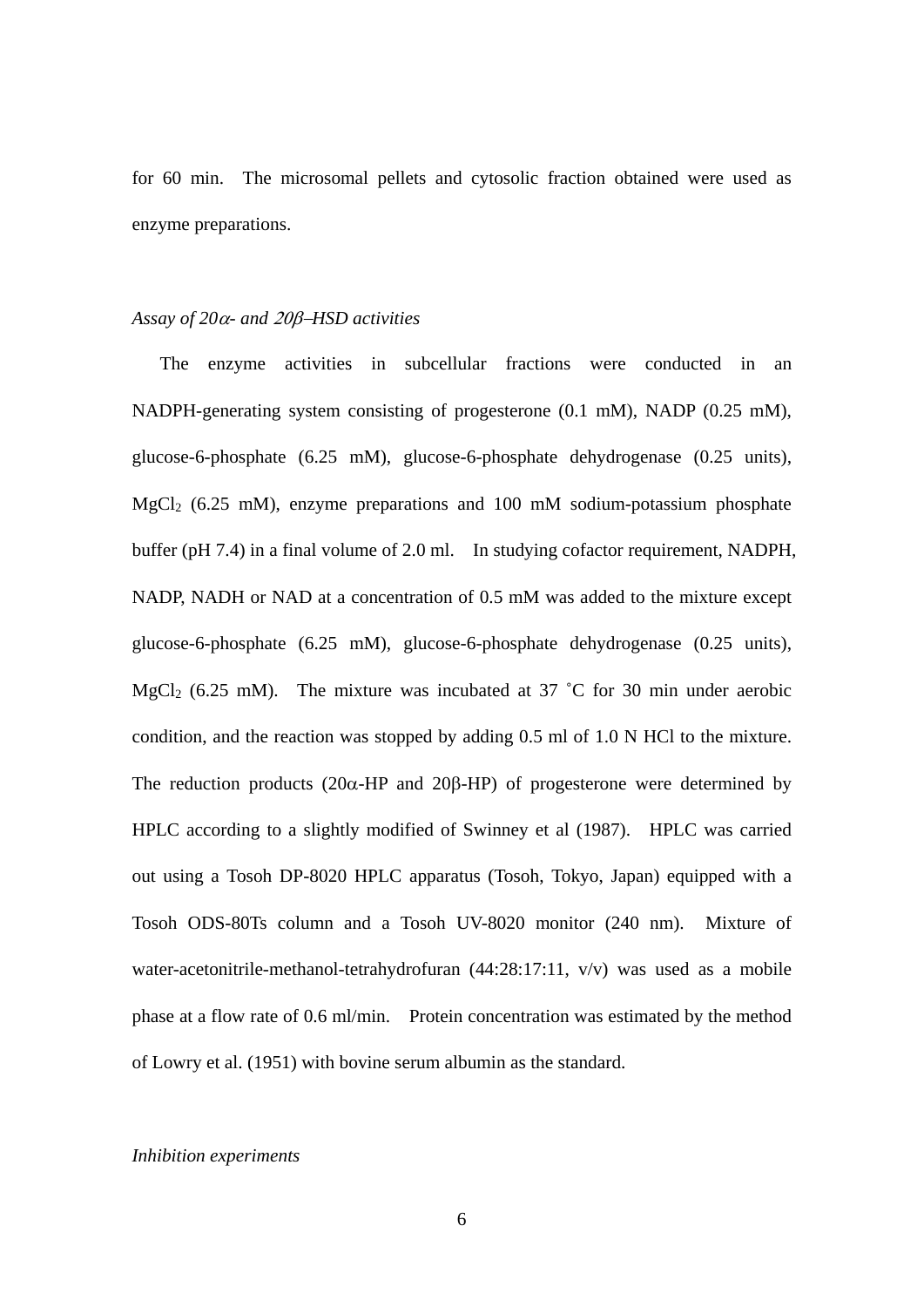Flavonoids were dissolved in methanol and then added to the reaction mixture described above. The final concentration of methanol did not exceed  $2\%$  (v/v), and this concentration did not affect the enzyme reaction. The final concentration of flavonoids tested was 20  $\mu$ M. The IC<sub>50</sub> value (the concentration of flavonoids required to inhibit the enzyme reaction by 50 %) was determined from linear regression of at least four points in different concentrations.

#### *Statistical analysis*

 Statistical analysis of data was performed using Student's *t*-test, and P < 0.05 was considered to be significant.

## **Results**

### $20\alpha$ -HSD activity in subcellular fractions from the liver of male mice

The reduction of progesterone to  $20\alpha$ -HP or  $20\beta$ -HP was examined in liver cytosol and microsomes of male mice. As shown in Fig. 1,  $20\alpha$ -HP was formed in the cytosolic reaction system and appeared as a main peak in the HPLC profile, whereas  $20\beta$ -HP was not detected. In the microsomal reaction system, neither  $20\alpha$ -HP nor  $20\beta$ -HP was detected (data not shown). These results indicate that in the liver of male mice, cytosolic  $20\alpha$ -HSD plays an important role in the stereoselective reduction of progesterone.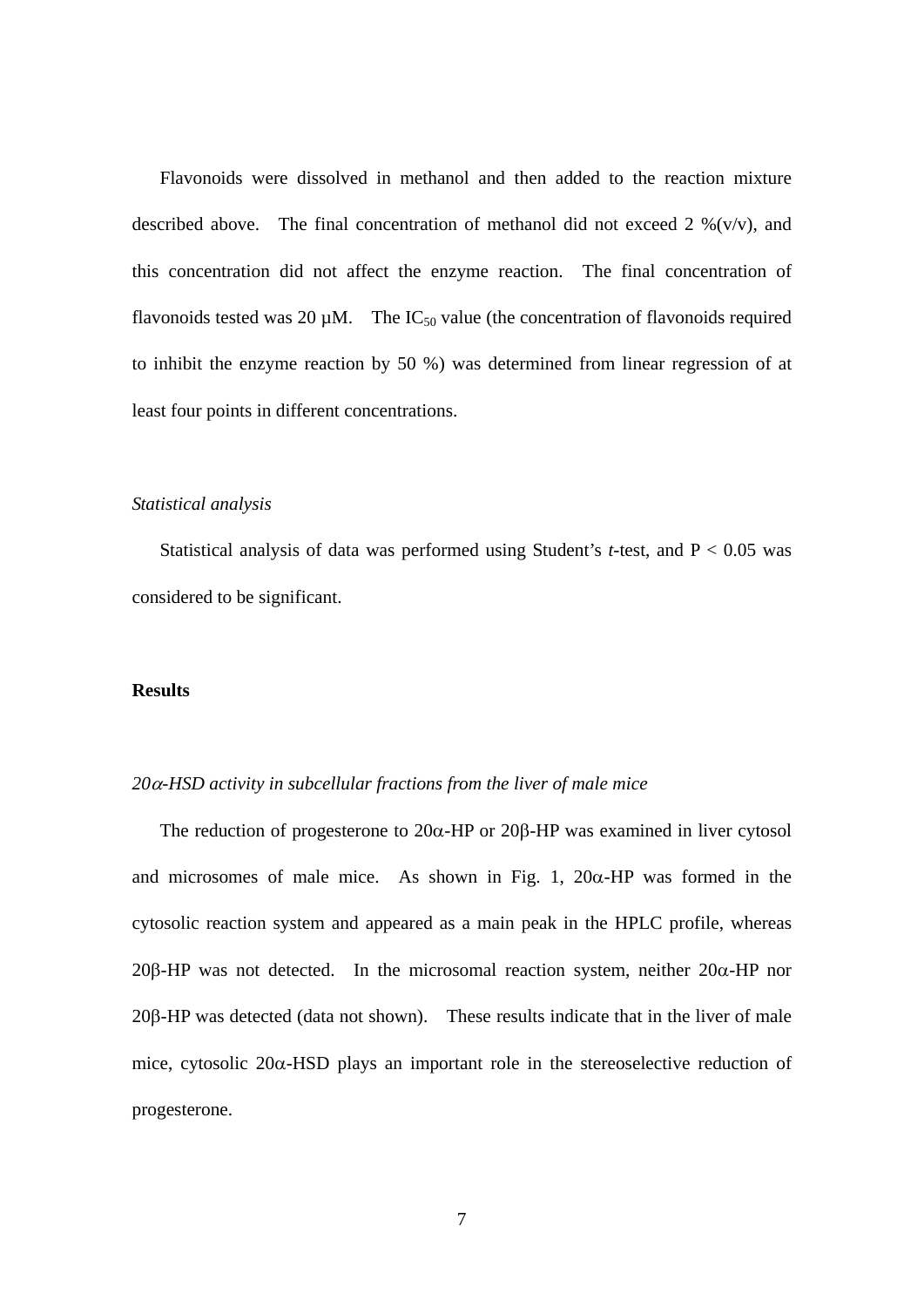## *20-HSD activity in cytosolic fractions from various tissues of male mice*

Figure 2 shows  $20\alpha$ -HSD activities in cytosolic fractions from various tissues of male mice. The liver exhibited the highest  $20\alpha$ -HSD activity. The kidney and lung also exhibited significant  $20\alpha$ -HSD activities. However, little  $20\alpha$ -HSD activity was detected in the brain and heart.

#### *Cofactor requirement and sex difference for 20-HSD activity*

The cofactor requirement for  $20\alpha$ -HSD activity was examined in cytosolic fractions from the liver and kidney of male mice. In liver cytosol, both NADPH and NADH were effective as cofactors for  $20\alpha$ -HSD activity, although NADPH was better than NADH for the enzyme activity (Fig. 3A). On the other hand,  $20\alpha$ -HSD activity in kidney cytosol required only NADPH as a cofactor (Fig. 3B). Furthermore, we attempted to elucidate sex difference of  $20\alpha$ -HSD activity in cytosolic fractions from the liver and kidney of mice. As shown in Fig. 4, no significant sex-related difference of  $20\alpha$ -HSD activity was observed in liver and kidney cytosols.

### *Inhibition of 20-HSD activity by flavonoids*

We investigated the inhibitory effects of 16 flavonoids listed in Fig. 5 on  $20\alpha$ -HSD activity in liver cytosol of male mice. Figure 6 shows the inhibition percentages of flavonoids at a concentration of 20  $\mu$ M. Furthermore, the IC<sub>50</sub> values are summarized in Table 1. Among these flavonoids, fisetin, apigenin, naringenin, luteolin, quercetin and kaempferol exhibited high inhibitory potencies. The inhibitory potencies of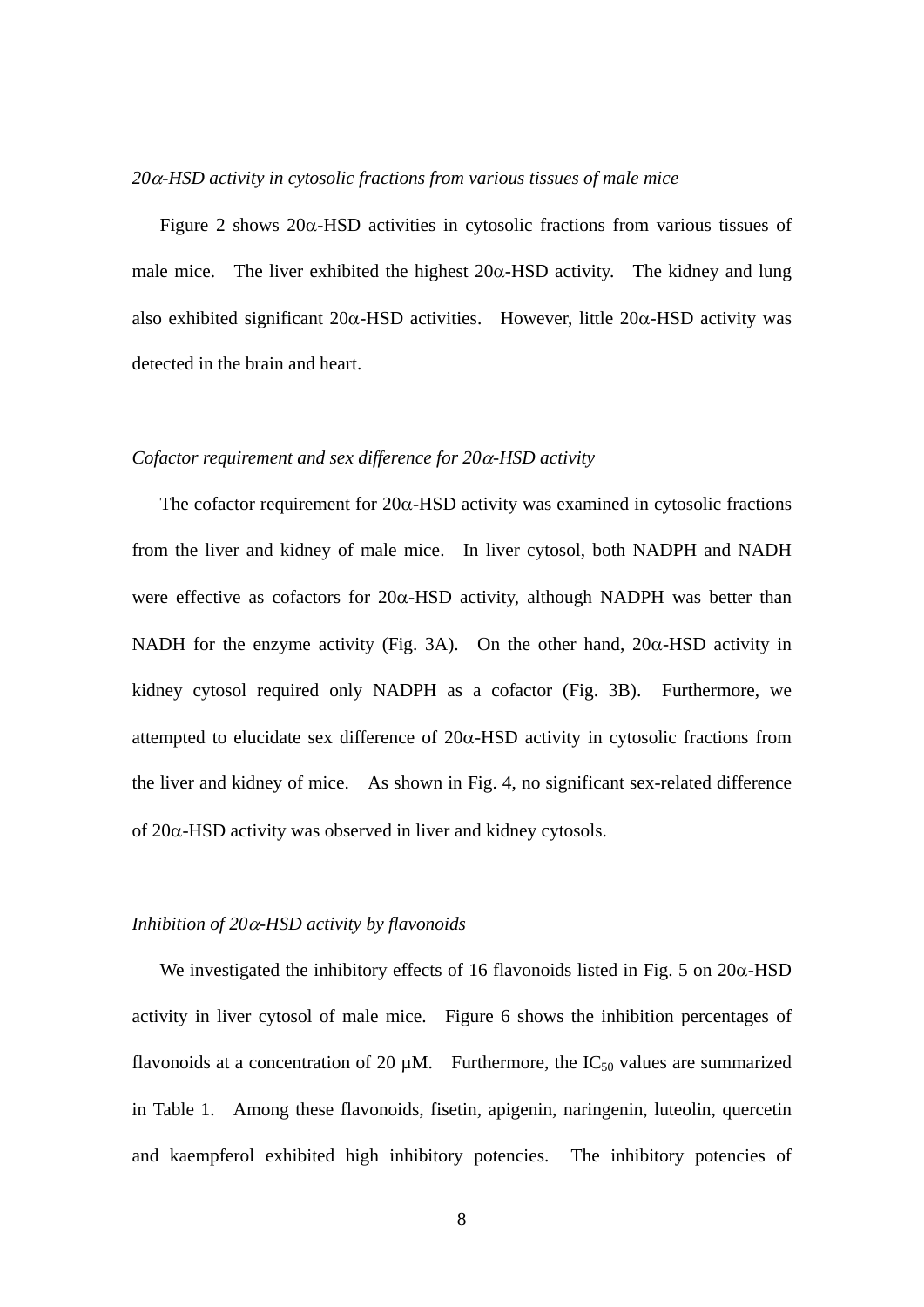quercitrin, (-)-epicatechin, (+)-catechin and genistin were much lower than those of other flavonoids.

## **Discussion**

 The present study provided evidence that progesterone is stereoselectively reduced to  $20\alpha$ -HP in the cytosolic fractions from the liver, kidney and lung of male mice. It should be noted that  $20\alpha$ -HSD activity is detectable in non-reproductive tissues such as the liver, kidney and lung. Furthermore, Vergnes et al. (2003) have previously shown that high expression of mouse  $20\alpha$ -HSD gene (Akr1c18) is observed not only in the ovary, but also in the kidney, lung and spleen.  $20\alpha$ -HSD may protect these non-reproductive tissues from adverse effects of progesterone by converting to a metabolite  $20\alpha$ -HP.

 $20\alpha$ -HSD belongs to AKR superfamily according to the protein phylogeny (Penning, 1997). Members of this family, unlike those of SDR superfamily, prefer NADPH as a cofactor in the process of reductive metabolism (Jörnvall et al., 1995). In the present study, however, both NADPH and NADH were effective for the reduction of progesterone to  $20\alpha$ -HP in liver cytosol, even though NADPH was better than NADH for the enzyme activity. NADH was without effect in kidney cytosol. Based on these results, it seems likely that NADH-dependent enzyme(s) other than  $20\alpha$ -HSD contributes in part to the reduction of progesterone to  $20\alpha$ -HP in liver cytosol.

It has been reported that in non-reproductive tissues of mice, the expression of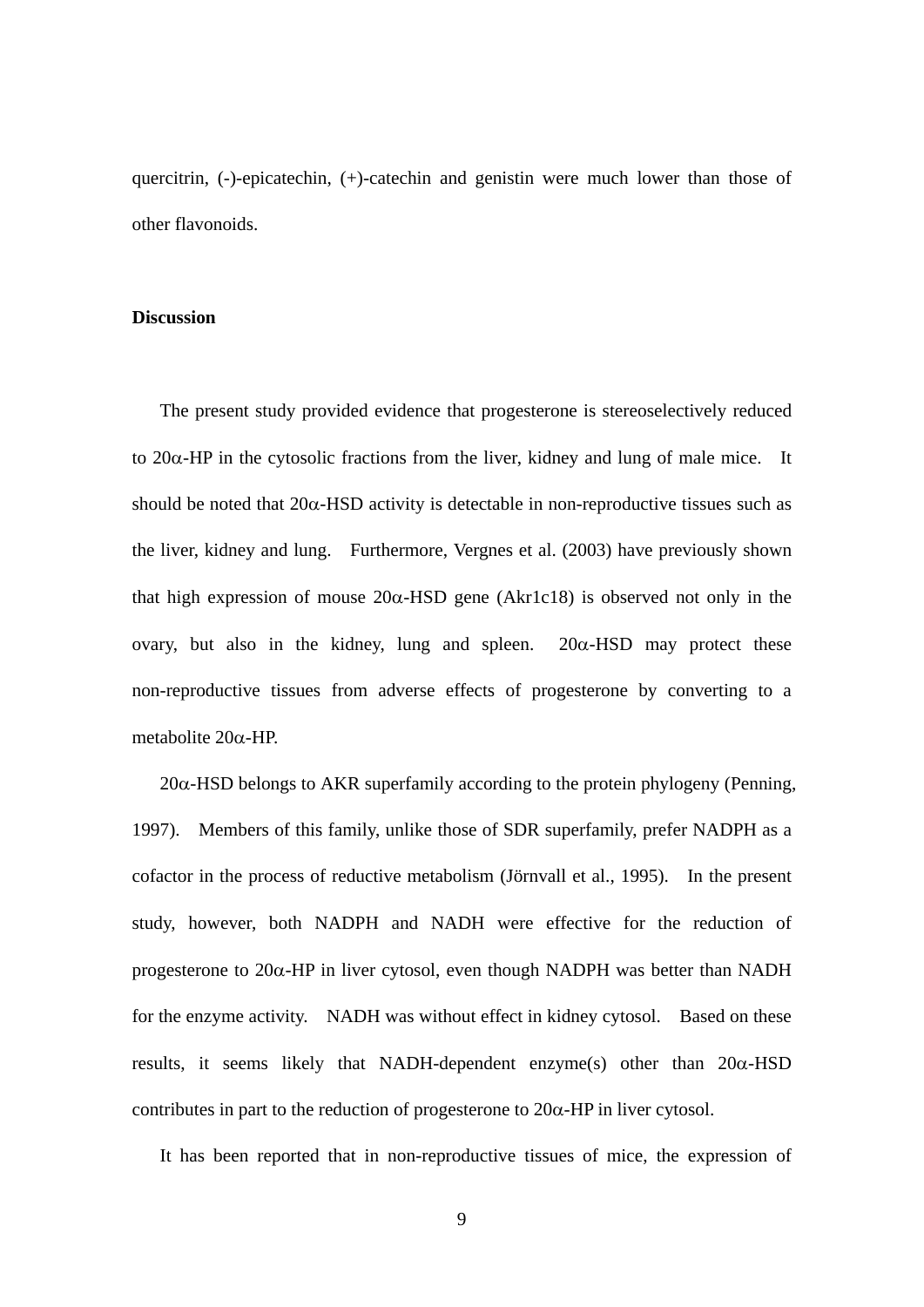$20\alpha$ -HSD mRNA is higher in the female than in the male (Pelletier et al., 2003). In the present study, however, there is no significant sex-related difference of  $20\alpha$ -HSD activity in liver cytosol. A similar result was observed for the enzyme activity in kidney cytosol. This may be because several AKR enzymes including AKR1C18 (mouse  $20\alpha$ -HSD) exhibit NADPH-dependent  $20\alpha$ -HSD activity in the cytosolic fractions of mouse liver and kidney, although further studies should be conducted.

 Furthermore, we examined the structural characteristics of flavonoids necessary for inhibiting NADPH-dependent  $20\alpha$ -HSD activity in liver cytosol of male mice. The enzyme activity was potently inhibited by a variety of flavones, flavonols and flavanone (naringenin). In particular, it should be noted that the  $IC_{50}$  value of fisetin is much smaller than that of other flavonoids. However, glycosylated flavonol (quercitrin), glycosylated isoflavone (genistin) and catechins were poor inhibitors. Our previous study (Shimada et al., 2005) has shown that the double bond of 2- and 3-position (C2-C3) in the C ring of flavonoids plays an important role in their inhibitory potencies for NADPH-dependent  $20\alpha$ -HSD activity in liver cytosol of male rats. For example, the IC<sub>50</sub> values of apigenin and naringenin were  $8.8 \pm 0.8$  and  $> 50$  µM, respectively (Shimada et al., 2005): apigenin and naringenin are the same in the numbers and positions of hydroxyl group, except the presence or absence of the C2-C3 double bond in the C ring. In the present study using liver cytosol of male mice, however, apigenin  $(IC_{50} = 3.0 \pm 0.6 \mu M)$  and naringenin  $(IC_{50} = 3.3 \pm 0.3 \mu M)$  exhibited a similar inhibitory potency for  $20\alpha$ -HSD activity. Thus, the inhibitory potencies of flavonoids for  $20\alpha$ -HSD activity in liver cytosol of male mice cannot be explained on the basis of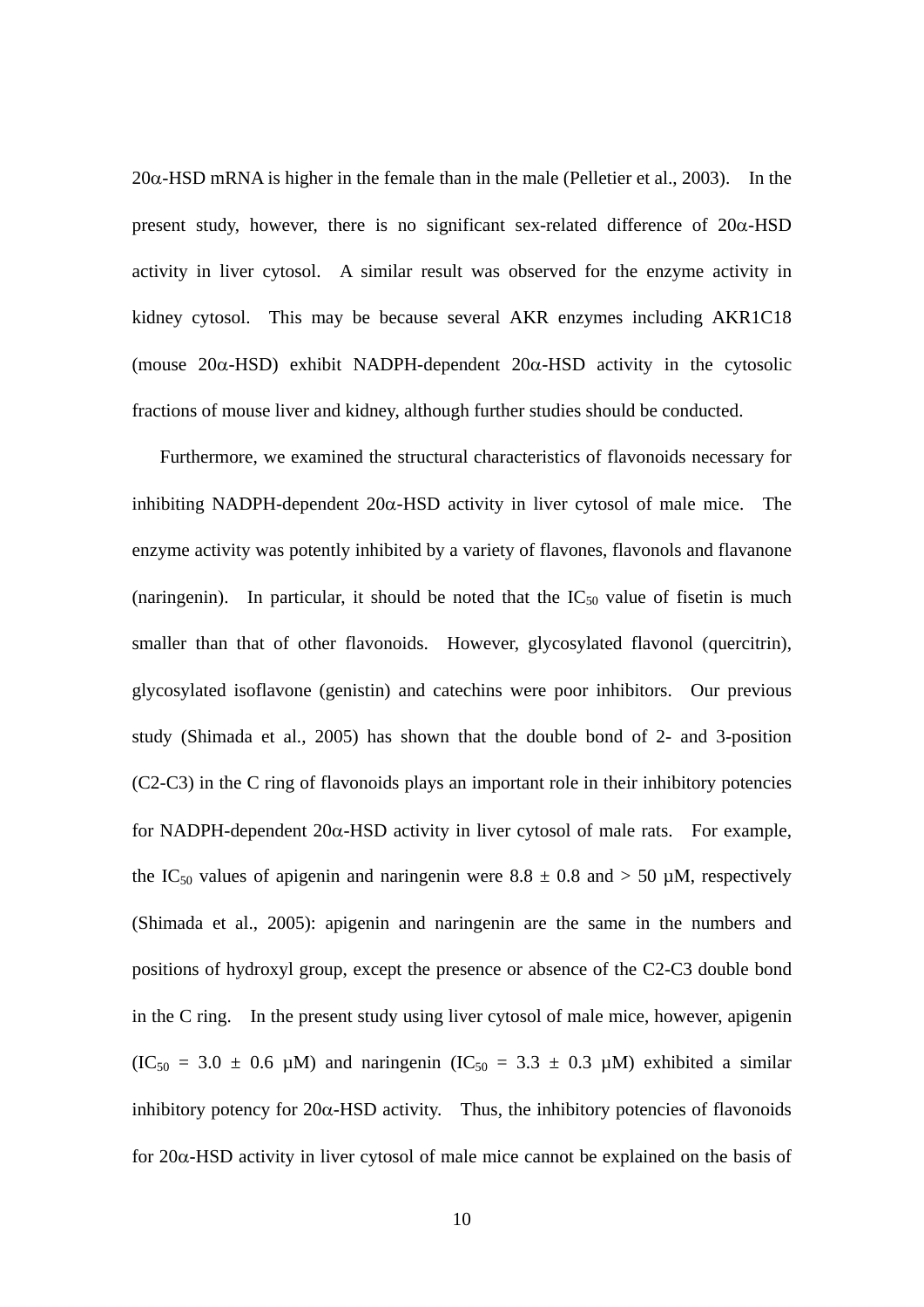the C2-C3 double bond in the C ring. Additional studies are in progress to elucidate mechanism for the inhibition of  $20\alpha$ -HSD activity in liver cytosol of male mice by flavonoids.

 Flavonoids can protect against oxidative stress by scavenging reactive oxygen intermediates (Jovanovic et al., 1994; Hanasaki et al., 1994; Hu et al., 1995). Since oxidative damage to biomolecules, such as DNA, proteins and polyunsaturated fatty acids, is thought to cause cancer and aging, considerable attention has been focused on the development of antioxidants to treat diseases associated with oxidative stress. However, there is also evidence that flavonoids are mutagenic and carcinogenic in both bacterial and mammalian experimental systems (Ochiai et al., 1984; Rueff et al., 1986; Pamukcu et al., 1980). Piekorz et al. (2005) have recently demonstrated that in female mice, Stat5 (transcription factor) plays a critical role in suppressing  $20\alpha$ -HSD during pregnancy and that the primary function of  $20\alpha$ -HSD is to regulate progesterone levels at term of pregnancy. Furthermore, selective loss of human  $20\alpha$ -HSD (AKR1C1) has been observed for tissue samples of breast cancer in women (Ji et al., 2004).  $20\alpha$ -HSD in normal tissue may regulate progesterone-dependent gene expression by limiting interaction with its nuclear receptor. In the present study, a variety of flavonoids were found to inhibit potently  $20\alpha$ -HSD activity in liver cytosol of male mice. We propose the possibility that flavonoids such as fisetin and apigenin augment progesterone signaling by inhibiting potently  $20\alpha$ -HSD activity in reproductive and non-reproductive tissues.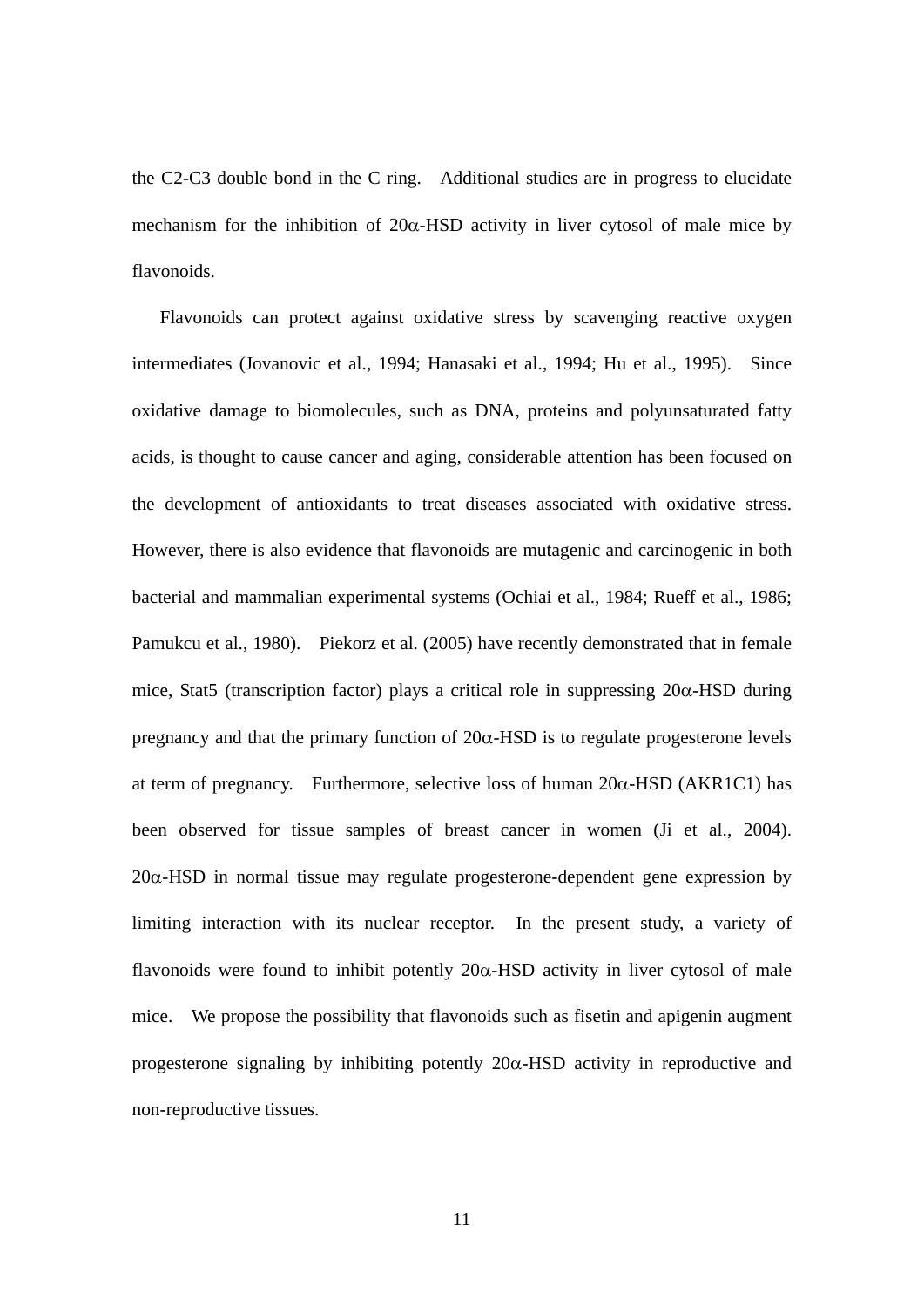### **References**

- Dalla Valle, L., Toffolo, V., Vianello, S., Belvedere, P., Colombo, L., 2004. Expression of cytochrome P450scc mRNA and protein in the rat kidney from birth to adulthood. The Journal of Steroid Biochemistry and Molecular Biology 88, 79–89.
- Ishida, M., Chang, K.T., Hirabayashi, I., Nishihara, M., Takahashi, M., 1999. Cloning of mouse  $20\alpha$ -hydroxysteroid dehydrogenase cDNA and its mRNA localization during pregnancy. Journal of Reproduction and Development 45, 321–329.
- Hanasaki, Y., Ogawa, S., Fukui, S., 1994. The correlation between active oxygen scavenging and antioxidative effects of flavonoids. Free Radical Biology and Medicine 16, 845–850.
- Hu, J.P., Calomme, M., Lasure, A., De Bruyne, T., Pieters, L., Vlietinck, A., Vanden Berghe, D.A., 1995. Structure-activity relationships of flavonoids with superoxide scavenging ability. Biological Trace Element Research 47, 327–331.
- Hyndman, D., Bauman, D.R., Heredia, V.V., Penning, T.M., 2003. The aldo-keto reductase superfamily homepage. Chemico-Biological Interactions 143–144, 621–631.
- Jayasekara, W.S.N., Yonezawa, T., Ishida, M., Yamanouchi, K., Nishihara, M., 2004. Molecular cloning of goat  $20\alpha$ -hydroxysteroid dehydrogenase cDNA. Journal of Reproduction and Development 50, 323–331.
- Jayasekara, W.S.N., Yonezawa, T., Ishida, M., Yamanouchi, K., Nishihara, M., 2005. Expression and possible role of  $20\alpha$ -hydroxysteroid dehydrogenase in the placenta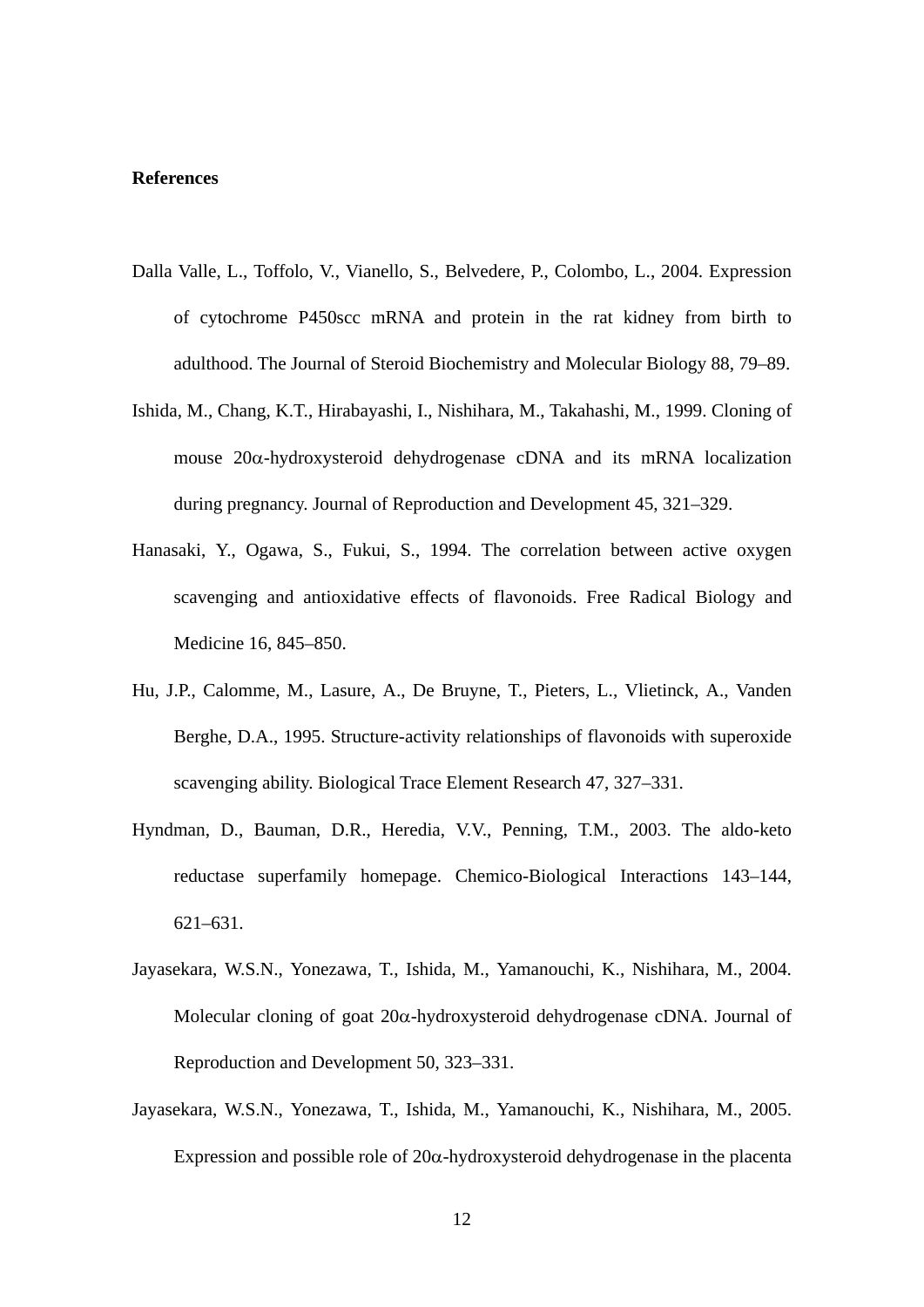of the goat. Journal of Reproduction and Development 51, 265–272.

- Ji, Q., Aoyama, C., Nien, Y.-D., Liu, P.I., Chen, P.K., Chang, L., Stanczyk, F.Z., Stolz, A., 2004. Selective loss of AKR1C1 and AKR1C2 in breast cancer and their potential effect on progesterone signaling. Cancer Research 64, 7610–7617.
- Jovanovic, S.V., Streenken, S., Tosic, M., Marjanovic B., Simic, M.G., 1994. Flavonoids as antioxidants. Journal of The American Chemical Society 116, 4846–4851.
- Jörnvall, H., Persson, B., Krook, M., Atrian, S., Gonzalez-Duarte, R., Jeffery, J., Ghosh, D., 1995. Short-chain dehydrogenases/reductases (SDR). Biochemistry 34, 6003–6013.
- Lacy, W.R., Washenick, K.J., Cook, R.G., Dunbar, B.S., 1993. Molecular cloning and expression of an abundant rabbit ovarian protein with  $20\alpha$ -hydroxysteroid dehydrogenase activity. Molecular Endocrinology 7, 58–66.
- Lowry, O.H., Rosebrough, N.J., Farr, A.L., Randall, R.J., 1951. Protein measurement with the Folin phenol reagent. Journal of Biological Chemistry 193, 265–275.
- Miura, R., Shiota, K., Noda, K., Yagi, S., Ogawa, T., Takahashi, M., 1994. Molecular cloning of cDNA for rat ovarin  $20\alpha$ -hydroxysteroid dehydrogenase (HSD1). Biochemical Journal 299, 561–567.
- Nishizawa, M., Nakajima, T., Yasuda, K., Kanzaki, H., Sasaguri, Y., Watanabe, K., Ito, S., 2000. Close kinship of human  $20\alpha$ -hydroxysteroid dehydrogenase gene with three aldo-keto reductase genes. Genes Cells 5, 111–125.
- Ochiai, M., Nagao, M., Wakabayashi, K., Sugimura, T., 1984. Superoxide dismutase acts an enhancing factor for quercetin mutagenesis in rat-liver cytosol by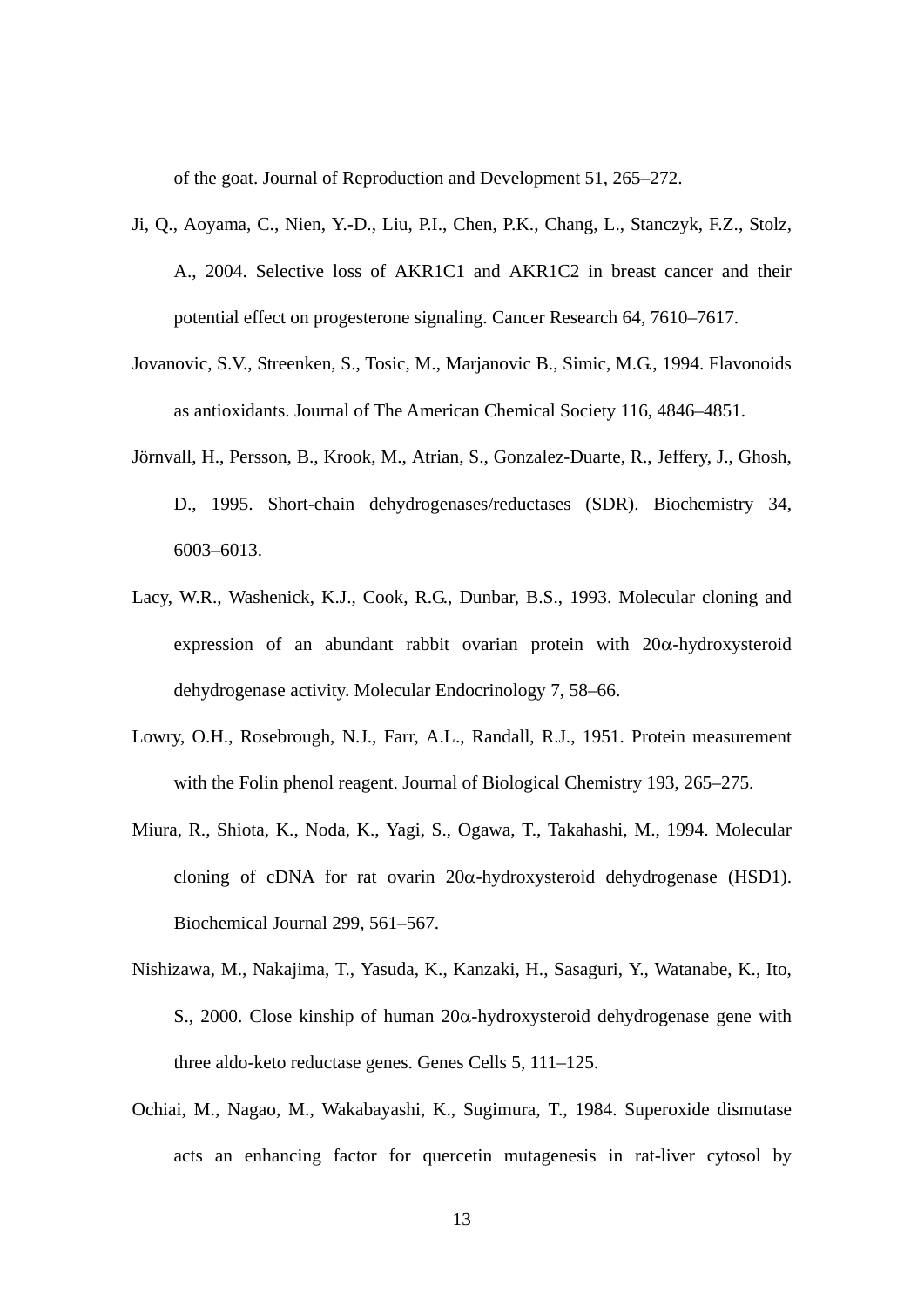preventing its decomposition. Mutation Research 129, 19–24.

- Oppermann, U., Filling, C., Hult, M., Shafqat, N., Wu, X., Lindh, M., Shafqat, J., Nordling, E., Kallberg, Y., Persson, B., Jörnvall, H., 2003. Short-chain dehydrogenase/reductase (SDR): the 2002 update. Chemico-Biological Interactions 143–144, 247–253.
- Pamukcu, A.M., Yalciner, S., Hatcher, J.F., Bryan, G.T., 1980. Quercetin, a rat intestinal and bladder carcinogen present in bracken fern (*Pteridium aquilinum*). Cancer Research 40, 3468–3472.
- Pelletier, G., Luu-The, V., Ren, L., Labrie, F., 2003. Sex-related expression of  $20\alpha$ -hydroxysteroid dehydrogenase mRNA in the adult mouse. Journal of Histochemistry and Cytochemistry 51, 1425–1436.
- Penning, T.M., 1997. Molecular endocrinology of hydroxysteroid dehydrogenases. Endocrine Reviews 18, 281–305.
- Petrelli, E.A., Forbes, T.R., 1964. Toxicity of progesterone to mouse fetuses. Endocrinology 75, 145–146.
- Piekorz, R.P., Gingras, S., Hoffmeyer, A., Ihle, J.M., Weinstein, Y., 2005. Regulation of progesterone levels during pregnancy and parturition by signal transducer and activator of transcription of 5 and  $20\alpha$ -hydroxysteroid dehydrogenase. Molecular Endocrinology 19, 431–440.
- Rueff, J., Laires, A., Borba, H., Chaveca, T., Gomes, M.I., Halpern, M., 1986. Genetic toxicology of flavonoids: the role of metabolic conditions in the induction of reverse mutation, SOS functions and sister-chromatid exchanges. Mutagenesis 1,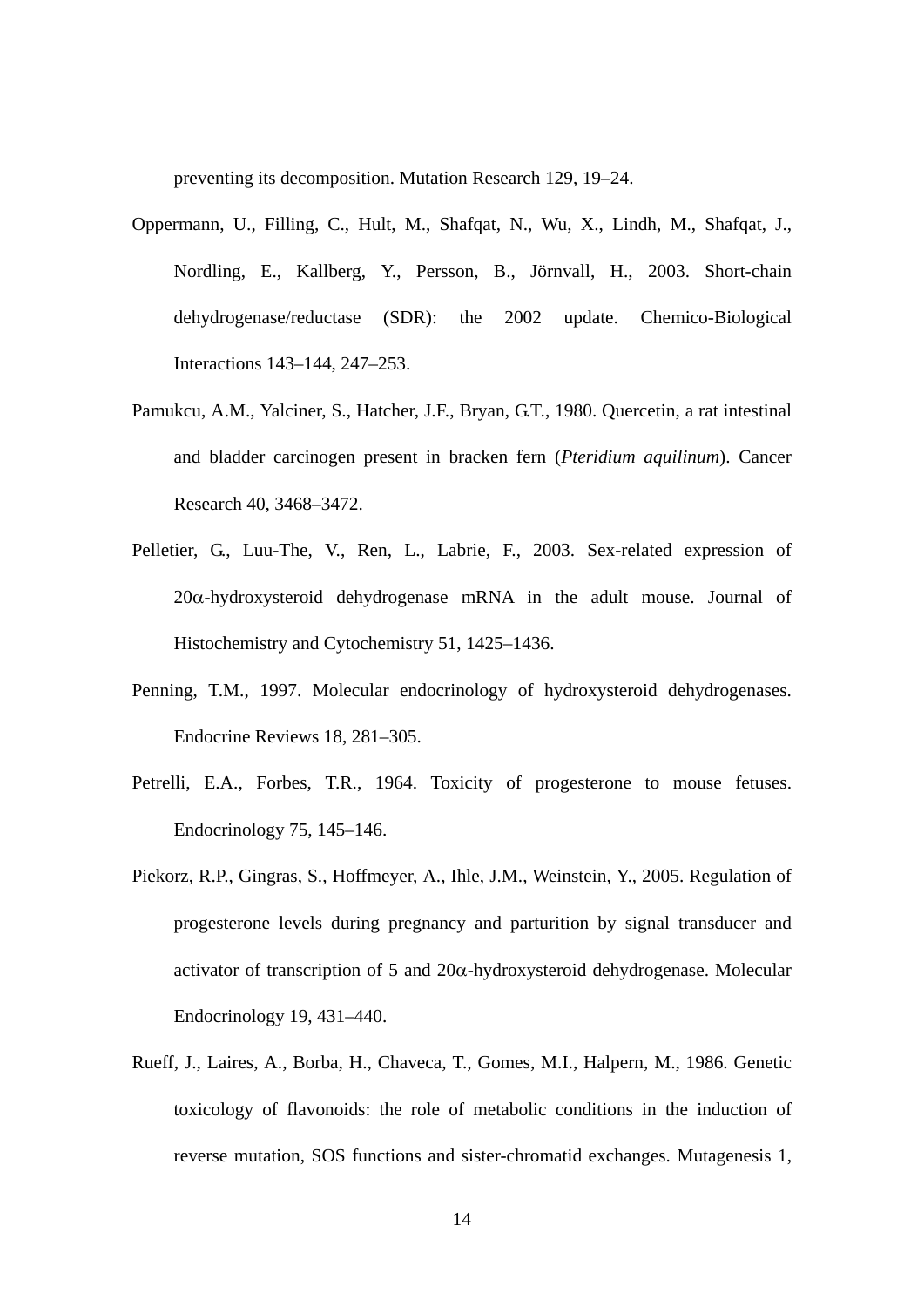179–183.

- Shimada, H., Uchida, M., Okawara, T., Abe, S.-I., Imamura, Y., 2005. Inhibitory effects of flavonoids on the reduction of progesterone to  $20\alpha$ -hydroxyprogesterone in rat liver. The Journal of Steroid Biochemistry and Molecular Biology 93, 73–79.
- Swinney, D.C., Ryan, D.E., Thomas, P.E., Levin, W., 1987. Regioselective progesterone hydroxylation catalyzed by Elever rat hepatic cytochrome P-450 isozymes. Biochemistry 26, 7073–7083.
- Vergnes, L., Phan, J., Stolz, A., Reue, K., 2003. A cluster of eight hydroxysteroid dehydrogenase genes belonging to the aldo-keto reductase supergene family on mouse chromosome 13. Journal of Lipid Research 44, 503–511.
- Wiebe, J.P., Lewis, M.J., Cialacu, V., Pawlak, K.J., Zhang, G., 2005. The role of progesterone metabolites in breast cancer: potential for new diagnostics and therapeutics. The Journal of Steroid Biochemistry and Molecular Biology 93, 201–208.
- Zhang, Y., Dufort, I., Rheault, P., Luu-The, V., 2000. Characterization of a human  $20\alpha$ -hydroxysteroid dehydrogenase. Journal of Molecular Endocrinology 25, 221–228.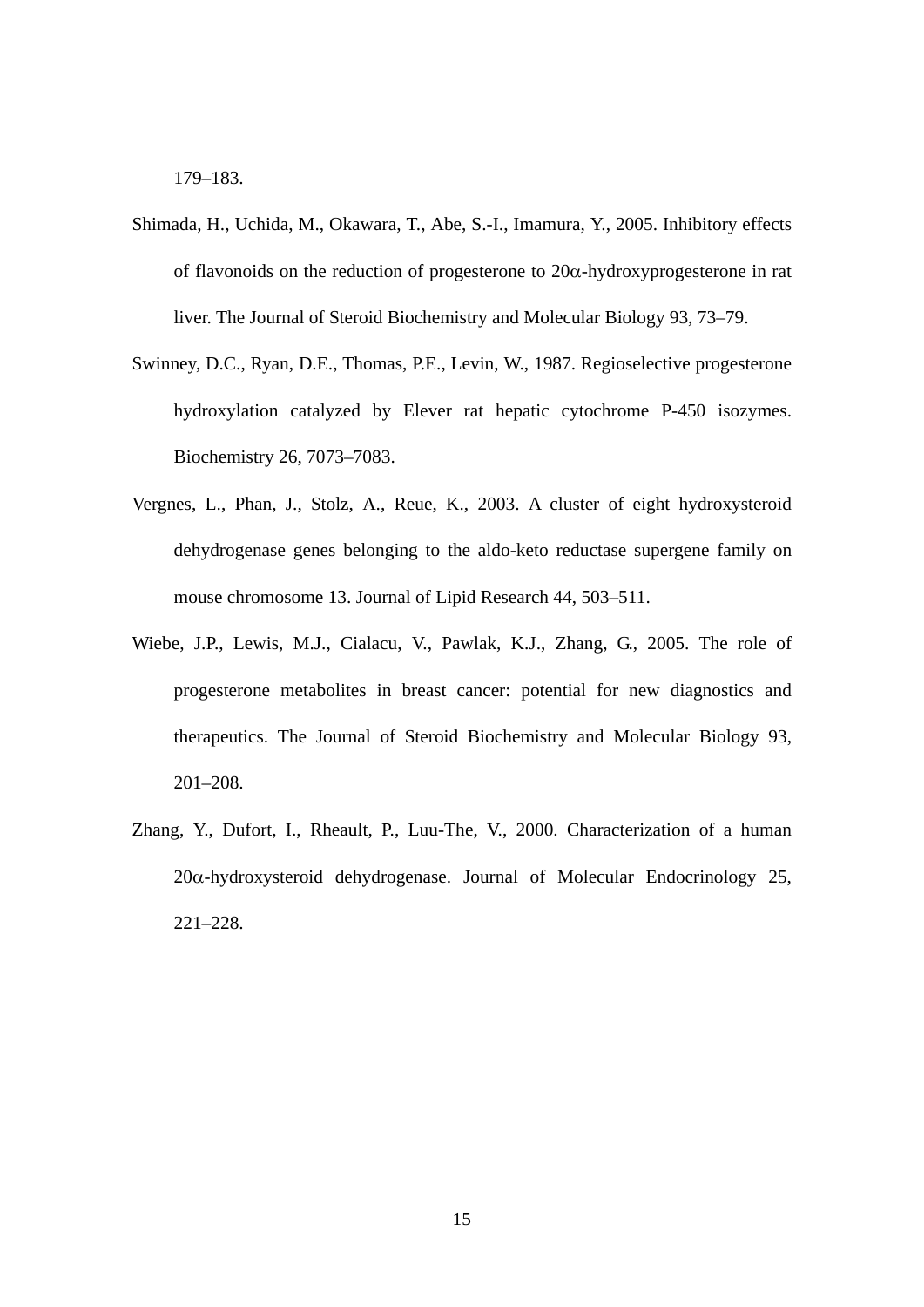Figure legends:

Fig. 1. HPLC profile for the reduction product of progesterone in liver cytosol of male mice. (A) reduction product of progesterone; (B) authentic samples. The peak p,  $\alpha$ and  $\beta$  correspond to authentic progesterone,  $20\alpha$ -hydroxy-4-pregnen-3-one ( $20\alpha$ -HP) and  $20\beta$ -hydroxy-4-pregnen-3-one ( $20\beta$ -HP), respectively.

Fig. 2.  $20\alpha$ -HSD activity in cytosolic fractions from various tissues of male mice. Progesterone at a concentration of 0.1 mM was used as the substrate. Each bar represents the mean  $\pm$  S.D. of three experiments.

Fig. 3. Cofactor requirement for  $20\alpha$ -HSD activity in liver (A) and kidney (B) cytosols of male mice. Progesterone (0.1 mM) as the substrate and NADPH, NADH, NADP and NAD (0.5 mM) as the cofactors were used. Each bar represents the mean  $\pm$ S.D. of three experiments.  $*P < 0.01$ , significantly different from NADH in liver cytosol.

Fig. 4. Sex difference for  $20\alpha$ -HSD activity in liver (A) and kidney (B) cytosols of mice. Progesterone at a concentration of 0.1 mM was used as the substrate. Each bar represents the mean  $\pm$  S.D. of three experiments.